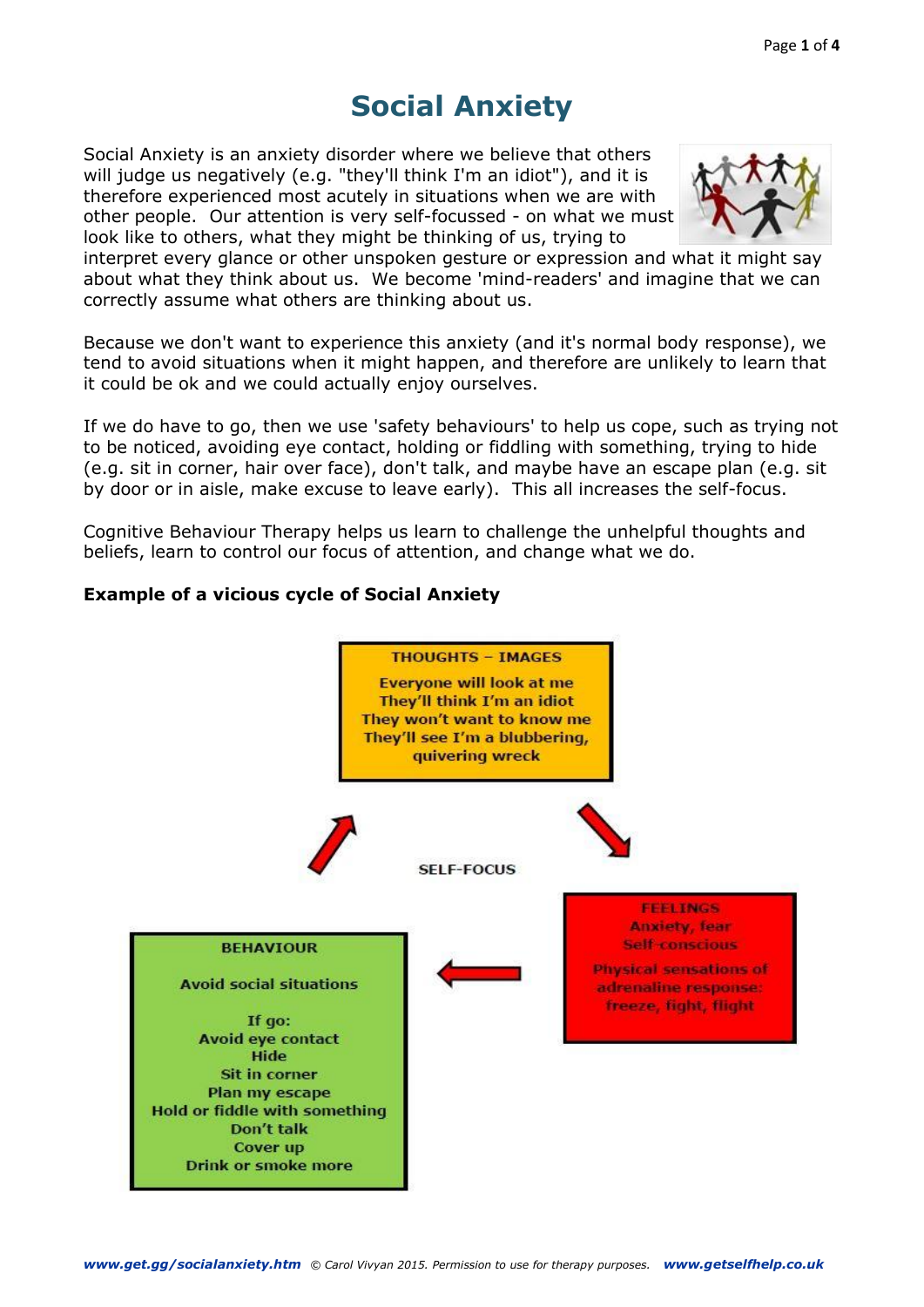# **Self Help for Social Anxiety**

In order to break the vicious cycle of social anxiety, we need to change the way we think, and change what we do. Firstly, we can learn about how any anxiety affects our body:

## Read **[Alarming Adrenaline](http://get.gg/docs/Adrenaline.pdf)**

#### **Thinking Differently - Challenging Thoughts**

If we can change the way we think about a situation, then we will not feel so anxious. We can learn to challenge those anxiety-provoking thoughts. Thoughts are not statements of fact. Don't believe everything you think!

- Learn more **[About Automatic Thoughts](http://www.getselfhelp.co.uk/docs/AutomaticThoughts.pdf)**
- Learn **[Fact or Opinion](http://www.getselfhelp.co.uk/docs/FACTorOPINION.pdf)** skill
- Learn about **[The Mind Bully](http://www.get.gg/docs/TheMindBully.pdf)**

What we believe deep down about ourselves, influences and distorts the way we think other people will think about us. Just because we **think** others think negatively about us, doesn't mean that is how it **really** is! We are looking at social situations, at other people and their judgement of us, through those very distorted lenses.

Read: **[Different Perspectives](http://www.getselfhelp.co.uk/docs/DifferentPerspectives.pdf)**

Learn to challenge the unhelpful and distorted thinking:

- Use the **[Vicious Cycle & Alternatives](http://www.getselfhelp.co.uk/docs/ViciousCycle&Alternatives.pdf)** to map out your own thoughts, feeling and behaviours, and generate some healthier alternative thoughts and behaviours.
- Use this **[Social](http://www.getselfhelp.co.uk/docs/SocialAnxietyThoughtRecordSheet.pdf) [Anxiety Thought Record Sheet](http://www.getselfhelp.co.uk/docs/SocialAnxietyThoughtRecordSheet.pdf)**
- Practise **[STOPP](http://www.getselfhelp.co.uk/docs/STOPP4.pdf)** skill
- Learn to use **[Positive Coping Statements](http://www.getselfhelp.co.uk/docs/PositiveStatements.pdf)**

#### **Thinking Differently: Re-Focus**

When we're in a social situation with a group of people, our focus of attention becomes totally caught up in our own thoughts and feelings. We see everyone around us, but all we can think about is how they might be thinking critically about us! The adrenaline response of anxiety makes us feel terrible too, so we're thinking about how horrible that is, and how we just want to escape the situation.

It is very helpful to learn how to change our focus of attention and take more control over how we react to thoughts. We can learn to just notice the thoughts, acknowledge them, then let them pass. Notice the **[Mind Bully](http://www.get.gg/docs/TheMindBully.pdf)** and let it go - turn your focus of attention to something else. First of all, you might learn to focus on your breathing.

Practise **[Mindful Breathing](http://www.getselfhelp.co.uk/docs/MindfulBreathing.pdf)**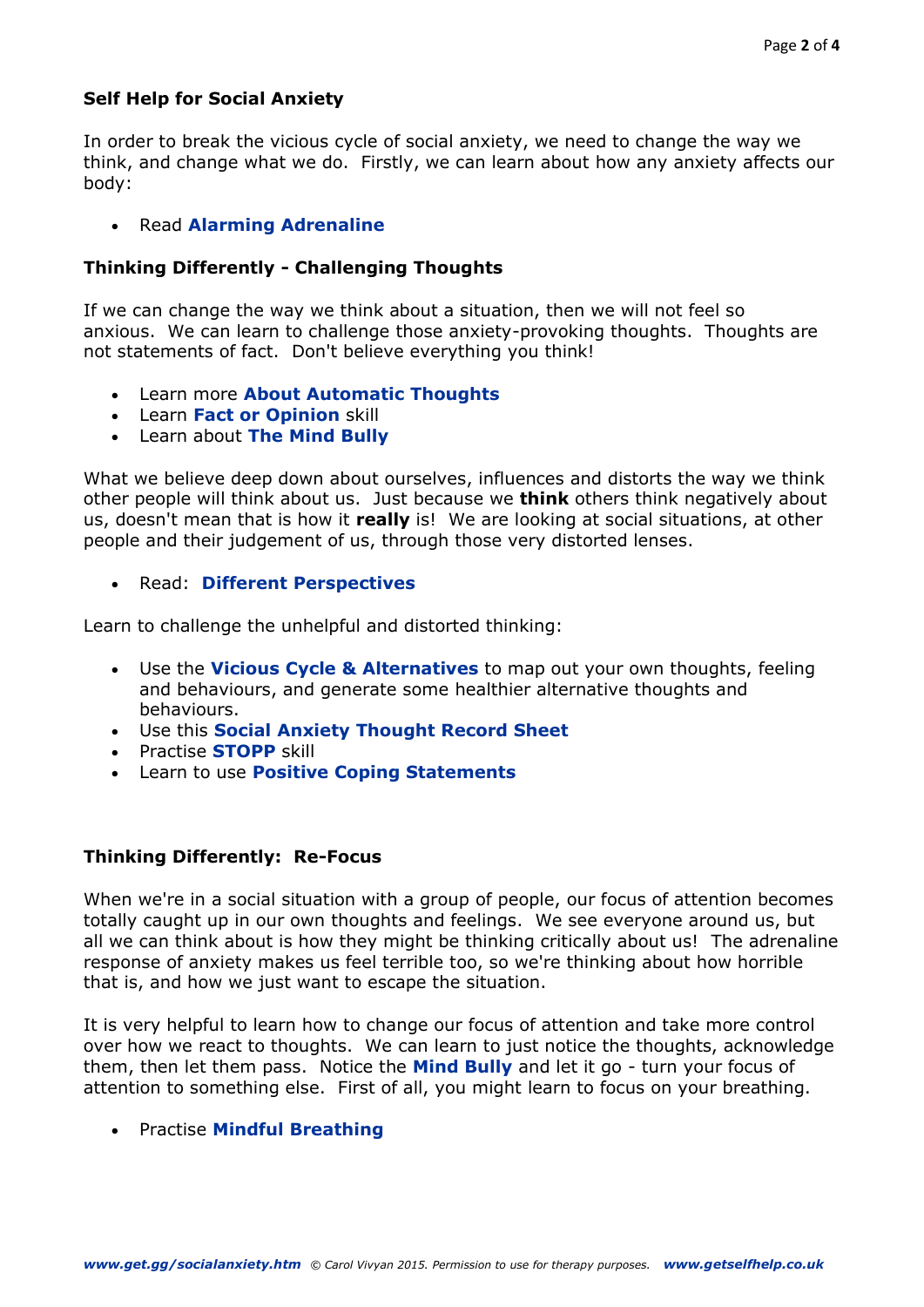#### **Mindfulness of everyday activity**

- Choose an activity to do mindfully throughout the day, for one, two or five minutes. For example: Drink a cup of tea. Walk. Wash the dishes.
- Be in that moment, right now. See, hear, smell, touch, feel, breathe.
- Simply notice whenever other thoughts and sensations come to mind, then refocus on your chosen mindful activity.
- Be patient and compassionate with yourself.
- Describe… rather than judge good or bad, pleasant or unpleasant.
- It is as it is.

Use the **NOW** acronym for mindful moments during the day

- **Notice where your attention is right now**
- **O**bserve what you are doing: "I am sitting", "I am looking", "I am breathing"
- **W**ise Mind: What shall I do now? Continue being mindful? Do something else?

#### **[See the Mindfulness handout for more examples](http://www.getselfhelp.co.uk/docs/Mindfulness.pdf)**

The more we practice, perhaps the more, initially at least, we will notice those thoughts intruding, and that's ok. The only aim of mindful activity is to continually bring our attention back to the activity, noticing those sensations, from outside and within us.

## **Doing Differently**

Our usual strategy for dealing with social anxiety, is to avoid social situations. However, that just serves to keep the social anxiety going because we never find out that we could cope and that we could enjoy ourselves.

Use the **[Avoidance worksheet](http://www.get.gg/docs/Avoidance.pdf)** to gradually face your fears.

In the vicious cycle example diagram above, you will notice a list of what are called "safety behaviours" that we might use when we feel anxious in a social situation. It's helpful to identify what you do in those situations, such as: plan your exit (book a taxi), sit in a corner (to hide), sit on the end (to allow quick exit), check where the exits or toilets are, fiddle with something, drink more, not talk, avoid eye contact and so on.

Slowly, we can change what we do. Use the **[Avoidance worksheet](http://www.get.gg/docs/Avoidance.pdf)** and identify some healthy coping strategies to use in those situations, and gradually, reduce and stop those safety behaviours. So part of your list of feared situations might be changing where you sit, who you sit by, not booking a taxi etc.

It's important that you see the situations through - stick with the anxiety - it will pass.